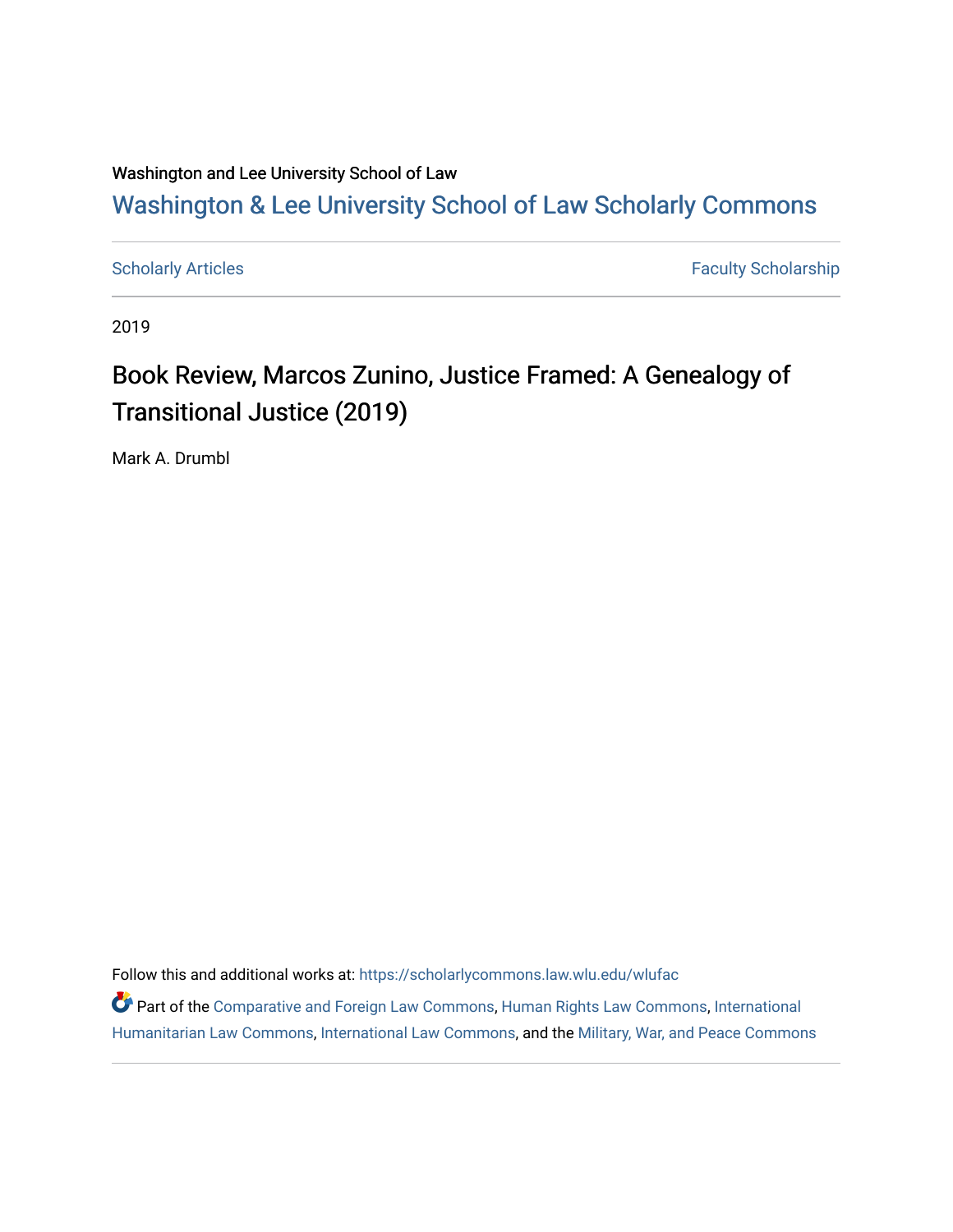global health governance for the time to come. The book offers a wealth of information, analysis, insights, perspectives and bibliographical resources enriching each chapter that will be precious for scholars, practitioners and policy-makers as well as a basis for further research.

*Gian Luca Burci*

*Adjunct Professor of International Law Graduate Institute of International and Development Studies, Geneva Email: [gian-luca.burci@graduateinstitute.ch](mailto:gian-luca.burci@graduateinstitute.ch?subject=)*

*doi:10.1093/ejil/chz071*

## Marcos Zunino. *Justice Framed: A Genealogy of Transitional Justice.*

Cambridge, UK: Cambridge University Press, 2019. Pp. 289. £85.00. ISBN: 9781108475259.

Transitional justice initiatives, broadly speaking, respond to systematic human rights abuses. These initiatives take multiple shapes and forms. This means that the actual practice of transitional justice is diverse and organic. Transitional justice discourse, however, is aspirational, normative and selective. It is less heterogeneous and far more directive. Marcos Zunino's eye-opening book, *Justice Framed*, is about gaps between narrative discourse and tangible practice. It is about the effects of discourse on practice. More pointedly, *Justice Framed* is about how discourse 'surfaces' certain kinds of practices of the past while sidelining and ignoring others. Hence, to come full circle, this book is about how discourse affects the recorded history, official content, epistemology and genealogy of transitional justice. Only some initiatives of the past are retroactively bestowed with the edifying crown of 'transitional justice'. The effects of discourse are therefore constrictive, judgmental and ideological.

Zunino's core argument, brilliantly delivered, is that those transitional justice initiatives that are 'remembered' are ones that share several key characteristics: technical legalism, teleology, neo-liberalism, state-centrism and comparability within a universalist logic (at 38ff). Among these characteristics, Zunino's treatment of apolitical legalism and capitalist liberalism are wildly insightful. Regarding apoliticism, he notes how the term 'victim' has become a monochromatic straitjacket, leading to a sense of befuddlement:

Peruvian peasants who fought against the guerrilla forces resented that the truth commission labelled them with the legal figure of 'victim of violation' because it denuded them of their political activity. Likewise, members of liberation movements during apartheid South Africa felt aggrieved when the SATRC's [South Africa Truth and Reconciliation Commission] amnesty process classified them as perpetrators on an equal footing with the regime's henchmen. (at 45)

Although not taken up by Zunino as an example, perceptions among Sierra Leoneans that the Civil Defense Forces, which rallied to protect the besieged state, were prosecuted on an equal footing with the rebel Revolutionary United Front reveal a similar disconnect even if, indeed, each side contributed abuses to varying degrees. To be sure, differences in gravity can be mediated through sentencing, but, to be blunt, this would not dull the stigma of conviction as a war criminal or as a perpetrator of crimes against humanity.

As to liberalism, Zunino is absolutely right when he points out how 'official' transitional justice tends to neglect and leave unexamined the economic sphere. This sphere is ceded to the market, without deracinating how markets may conduce the very conduct that leads to the massive human rights violations that transitional justice is intended to repair and redress. Transitional justice, officially, has focused on civil rights violations and has lagged when it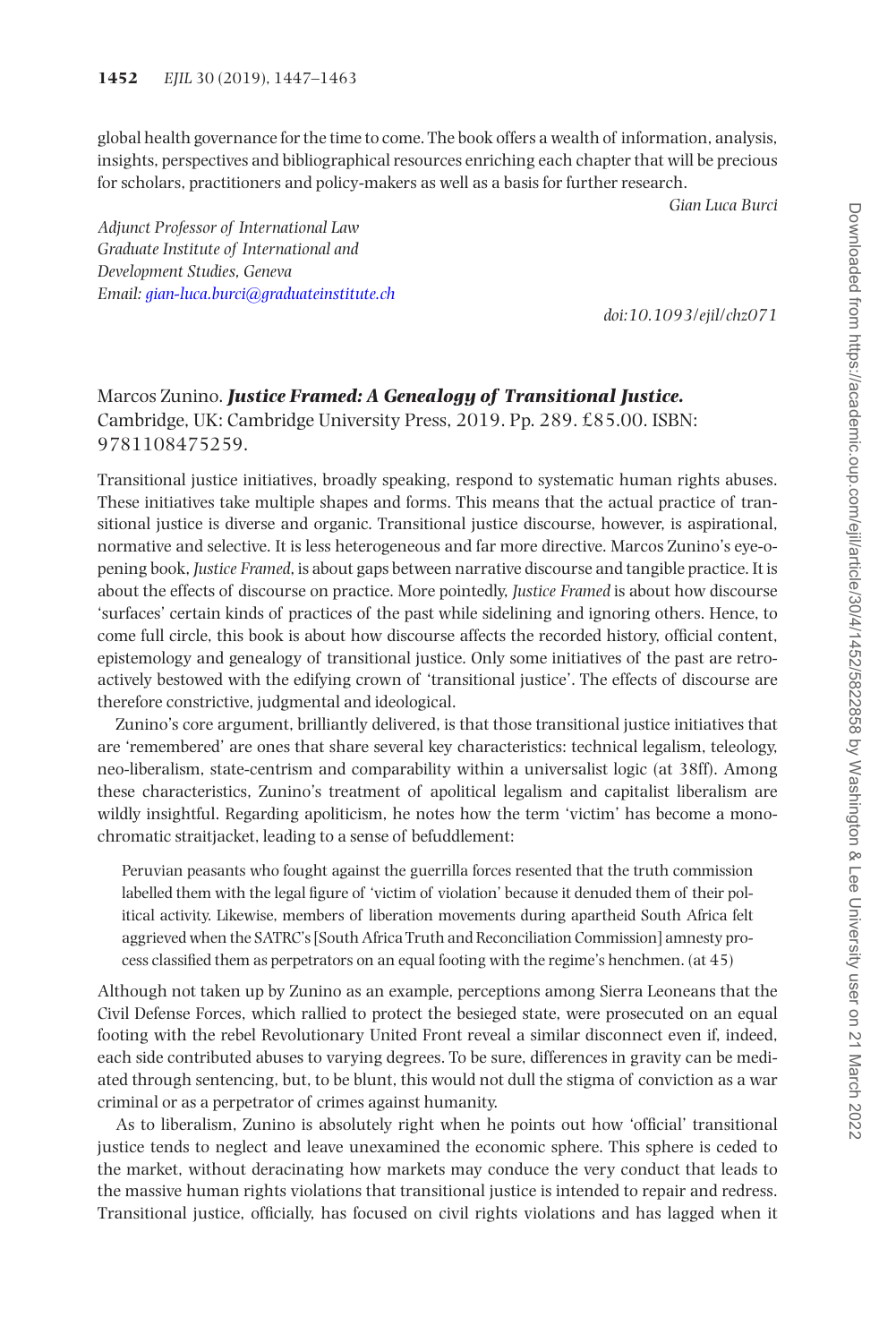comes to social and economic rights as well as structural forms of disadvantage. On this latter note, it is true that in recent years economic redress has gained discursive ground. However, the normativity of transitions towards democracy and free markets is still seen as the gold standard. 'Sympathy for capitalism', as Zunino puts it (at 53), still prevails widely, and transitional justice discourse therefore serves to further naturalize capitalism. In an interesting tidbit, Zunino notes that only six out of 241 articles published in the *International Journal of Transitional Justice* mention responses adopted by communist regimes, 'and even these do it briefly' (at 54). What is more, 'transitional justice policies are often implemented alongside programmes of economic liberalization' (at 55).

Zunino focuses on the period from the end of World War II to the early 2000s (at 15). He identifies four events that contributed to the 'official' emergence of transitional justice discourse. These are democratization in Argentina, the collapse of the Soviet Bloc, the growth of international criminal courts and tribunals and the SATRC. Each of these conformed to, and in turn consolidated, the characteristics Zunino ascribes to the discursive idealization of transitional justice. Zunino devotes attention, however, to transitional justice moments that have never become cast as such. He considers the Cold War period and the decades of official decolonization. He unpacks the forgotten and the excluded: those initiatives that render international activists jittery and uneasy – those initiatives that are 'rough-around-the-edges' and that lack in purity and piety. Here, Zunino reminds us of popular and summary justice throughout Western Europe following World War II; the key Soviet contribution to Nuremberg as well as other trials (including the first Allied war crimes trial in Kharkov in 1943); proceedings involving the Vietnam War; land reform in decolonized states; Marxist popular tribunals in Cuba, Mozambique, Ghana, Nicaragua, Cambodia (where tribunals staffed with hardly any lawyers convicted Pol Pot and Ieng Sary already in 1979) and Burkina-Faso. Many of these tend to be discarded into the dustbin, purged from the genealogy, because they did not fully respect legalism, were openly political and lacked democratic and capitalist dimensions.

Are these initiatives attractive? Not much, no, not really. Do they evoke unalloyed sentiments of shaming, humiliation, celerity, partisanship? Indeed. But they also prompted transitions and achieved some good. They 'were inspired by the same desire for accountability and abhorrence of impunity that animates many more recognizable forms of transitional justice' (at 170). They may even have enjoyed, as Zunino observes, a 'more immediate mandate from the victims than many state-sponsored mechanisms' (at 170). They were crude and simple. Another popular venture I would add to Zunino's list of the 'ignored' are proceedings undertaken in Jewish displaced persons camps by Jews against Jews accused as collaborators, administrators, *Kapos* and officials in the Nazi death camps.1 There were many such individuals, coerced and cajoled yet, in some instances, exercising volitional agency; regardless, they often were sources of great violence against other prisoners. The persecuted, after all, can persecute. Their acts were redressed in informal proceedings in the refugee camps, summary executions and, in some instances, without penal sanction but instead though shame of ritualistic excommunication from the group through shunning. Zunino's courageous push to discuss (not necessarily validate but recognize) populist justice and show trials renders this book among the most important and original contributions to the 'discipline' over the past decade.

Zunino's book is compelling and refreshing. It is deeply humanistic in that it insists on honest histories rather than selective and convenient and assuaging recall. *Justice Framed* is an emancipatory project – a must read – that liberates transitional justice and enlivens the historical record. One limitation to the book is its very understandable and manageable time frame – that

<sup>1</sup> M. Drumbl, 'Histories of the Jewish "Collaborator": Exile, Not Guilt', Washington and Lee Legal Studies Paper no. 2017-13 (2017), available at [https://papers.ssrn.com/sol3/papers.cfm?abstract\\_id=3009231](https://papers.ssrn.com/sol3/papers.cfm?abstract_id=3009231).